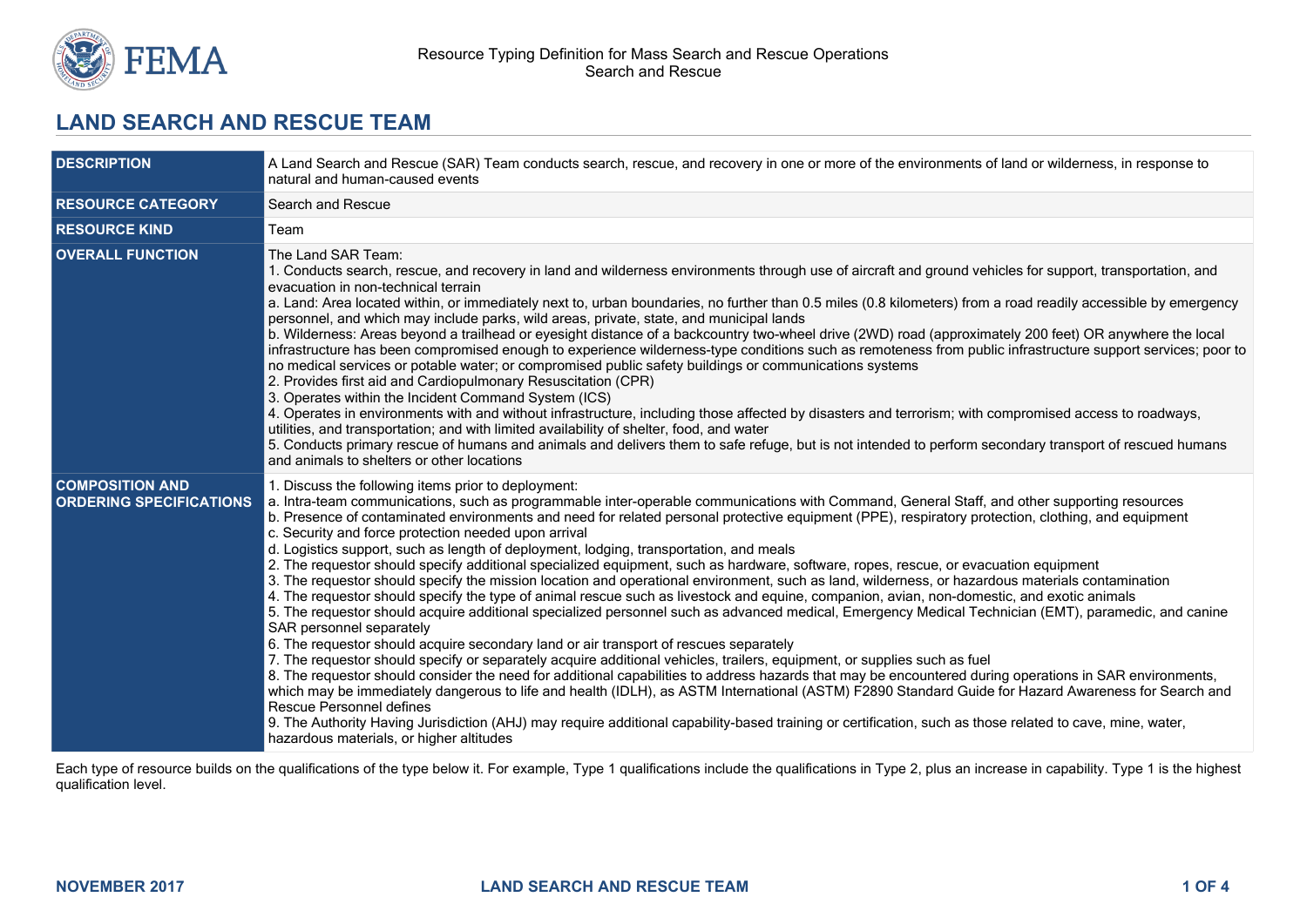

#### Resource Typing Definition for Mass Search and Rescue Operations Search and Rescue

| <b>COMPONENT</b>                                                                                             | <b>TYPE 1</b>                                                                                                                                                                                                | TYPE <sub>2</sub>                                                                                                                                                                                                                                                                                                                                                                                                           | <b>NOTES</b>                                                                                                                                                                                                                                                                                                                                                                                                                                                                                                                                                                                                                                                                                                                                                                                |
|--------------------------------------------------------------------------------------------------------------|--------------------------------------------------------------------------------------------------------------------------------------------------------------------------------------------------------------|-----------------------------------------------------------------------------------------------------------------------------------------------------------------------------------------------------------------------------------------------------------------------------------------------------------------------------------------------------------------------------------------------------------------------------|---------------------------------------------------------------------------------------------------------------------------------------------------------------------------------------------------------------------------------------------------------------------------------------------------------------------------------------------------------------------------------------------------------------------------------------------------------------------------------------------------------------------------------------------------------------------------------------------------------------------------------------------------------------------------------------------------------------------------------------------------------------------------------------------|
| <b>MINIMUM</b><br><b>PERSONNEL PER</b><br><b>TEAM</b>                                                        | 9                                                                                                                                                                                                            | 6                                                                                                                                                                                                                                                                                                                                                                                                                           | Not Specified                                                                                                                                                                                                                                                                                                                                                                                                                                                                                                                                                                                                                                                                                                                                                                               |
| <b>MANAGEMENT AND</b><br><b>OVERSIGHT</b><br><b>PERSONNEL PER</b><br><b>TEAM</b>                             | 1 - NIMS Type 1 Land Strike Team/Task Force Leader<br>2 - NIMS Type 1 Land SAR Team Leader                                                                                                                   | 1 - National Incident Management System (NIMS) Type<br>1 Land Strike Team/Task Force Leader<br>1 - NIMS Type 2 Land SAR Team Leader                                                                                                                                                                                                                                                                                         | NIMS Type 1 Land SAR Team/Task Force Leader<br>should have experience in the deployment area's<br>environment.                                                                                                                                                                                                                                                                                                                                                                                                                                                                                                                                                                                                                                                                              |
| <b>SUPPORT</b><br><b>PERSONNEL PER</b><br><b>TEAM</b>                                                        | 6 - NIMS Type 1 Land SAR Technician                                                                                                                                                                          | 4 - NIMS Type 2 Land SAR Technician                                                                                                                                                                                                                                                                                                                                                                                         | Requestor may need to order a NIMS Type 1 EMT or<br>Paramedic as a separate resource to supplement the<br>team based on the incident need.                                                                                                                                                                                                                                                                                                                                                                                                                                                                                                                                                                                                                                                  |
| <b>ENVIRONMENT</b><br><b>CAPABILITY PER</b><br><b>TEAM</b>                                                   | Wilderness                                                                                                                                                                                                   | Land                                                                                                                                                                                                                                                                                                                                                                                                                        | Not Specified                                                                                                                                                                                                                                                                                                                                                                                                                                                                                                                                                                                                                                                                                                                                                                               |
| <b>OPERATIONS</b><br><b>CAPABILITY PER</b><br><b>TEAM</b>                                                    | Same as Type 2, PLUS:<br>Performs search, rescue, and recovery in:<br>1. Wilderness environments<br>2. Weather conditions including snow flurries and<br>slippery ice surfaces<br>3. YDS classes 1-3 terrain | 1. Performs search, rescue, and recovery in:<br>a. Land environments<br>b. Weather conditions not including snow or slippery ice<br>conditions<br>c. Yosemite Decimal System (YDS) classes 1-2 terrain<br>2. May work with Canine Search Teams<br>3. First aid to include cardiopulmonary resuscitation<br>(CPR), automated external defibrillator (AED) or<br>medical responder care, if certified<br>4. Basic rope rescue | YDS classified terrains as classes 1-6:<br>1. Class 1: Walking with a low chance of injury.<br>2. Class 2: Simple scrambling, with the possibility of<br>occasional hand use and little potential danger.<br>3. Class 3: Scrambling on an increased angle with<br>increased exposure and necessary handholds. Falls<br>could easily be fatal<br>4. Class 4: Simple climbing, with exposure and rope<br>use. Falls may well be fatal.<br>5. Class 5: Technical rock climbing using a rope,<br>specialized equipment and training to protect against a<br>fall. Un-roped falls can result in severe injury or death.<br>6. Class 6: Rock/Ice so shear and smooth that it is<br>unclimbable without the use of aid, such as artificial and<br>other devices: bolts, wedges, rope ladders, etc. |
| <b>GENERAL</b><br><b>EQUIPMENT PER</b><br><b>TEAM</b>                                                        | Same as Type 2                                                                                                                                                                                               | Equipment consistent with this resource's capabilities<br>and needs, that meets or exceeds ASTM International<br>(ASTM) F2209 and Mountain Rescue Association<br>(MRA) 105.1                                                                                                                                                                                                                                                | Not Specified                                                                                                                                                                                                                                                                                                                                                                                                                                                                                                                                                                                                                                                                                                                                                                               |
| <b>VICTIM EXTRACTION</b><br><b>SYSTEM EQUIPMENT</b><br><b>PER TEAM</b>                                       | 1. Litter basket or similar<br>2. Patient tie in system                                                                                                                                                      | Not Specified                                                                                                                                                                                                                                                                                                                                                                                                               | Not Specified                                                                                                                                                                                                                                                                                                                                                                                                                                                                                                                                                                                                                                                                                                                                                                               |
| <b>PERSONAL</b><br><b>PROTECTIVE</b><br><b>EQUIPMENT (PPE)</b><br><b>EQUIPMENT PER</b><br><b>TEAM MEMBER</b> | Same as Type 2                                                                                                                                                                                               | Minimum PPE consistent with this resource's<br>capabilities and needs, that meets or exceeds ASTM<br>2209                                                                                                                                                                                                                                                                                                                   | Not Specified                                                                                                                                                                                                                                                                                                                                                                                                                                                                                                                                                                                                                                                                                                                                                                               |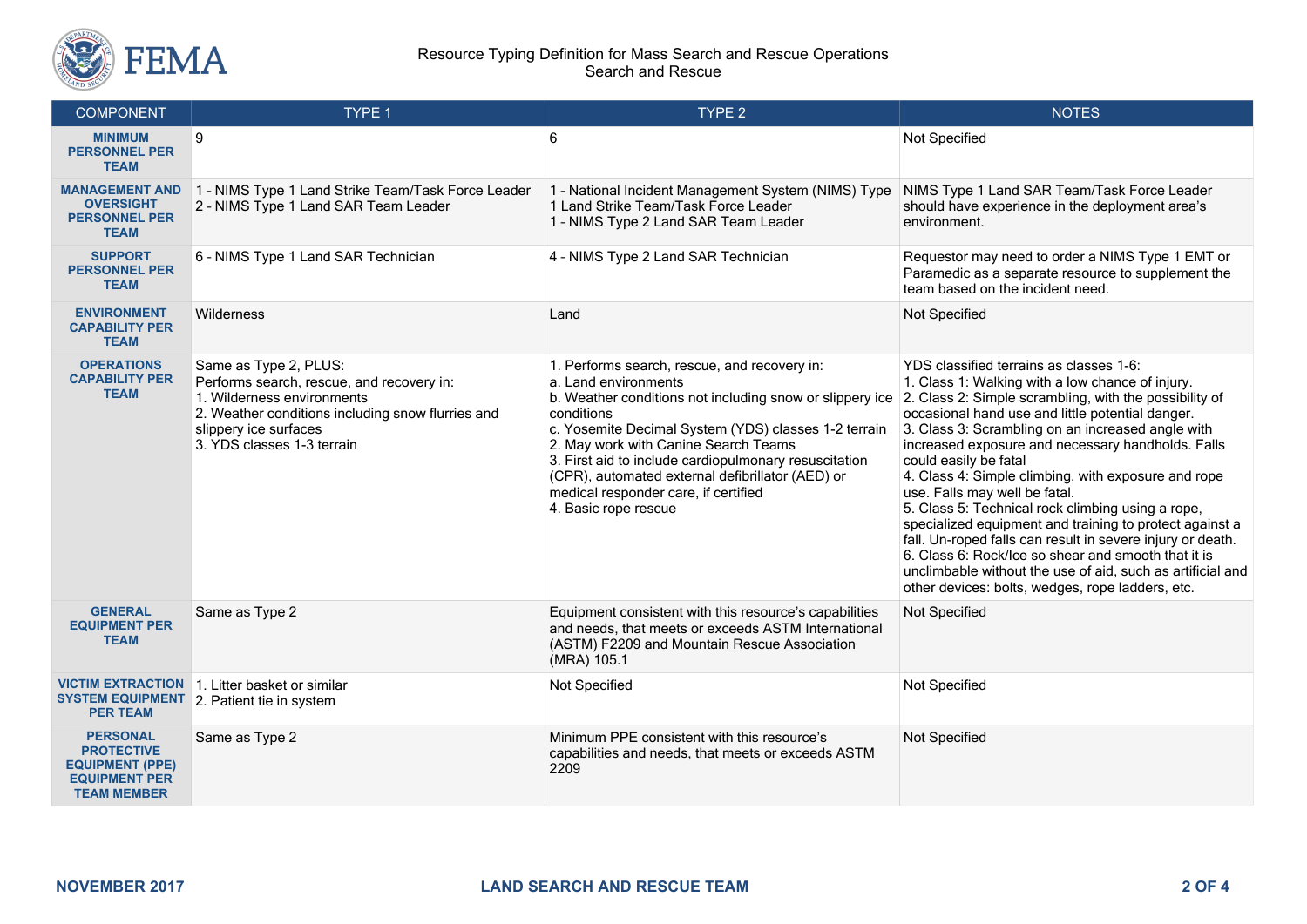

#### Resource Typing Definition for Mass Search and Rescue Operations Search and Rescue

| <b>COMPONENT</b>                                                    | TYPF 1         | TYPF <sub>2</sub>                                                                                                                                                                                                                 | <b>NOTES</b>                                                                                                                                                                                                                                                     |
|---------------------------------------------------------------------|----------------|-----------------------------------------------------------------------------------------------------------------------------------------------------------------------------------------------------------------------------------|------------------------------------------------------------------------------------------------------------------------------------------------------------------------------------------------------------------------------------------------------------------|
| <b>COMMUNICATIONS</b><br><b>EQUIPMENT PER</b><br><b>TEAM MEMBER</b> | Same as Type 2 | 1. Portable and mobile intra-team communications<br>2. Portable radio with ground to air capability<br>3. Charger for devices<br>4. Handheld Global Positioning System (GPS) unit<br>5. Two-way handheld radio<br>6. Mobile phone | l. Intra-team and inter-team communications are<br>consistent with National Interoperability Field<br>Operations Guide (NIFOG).<br>2. Consider alternate forms of communication, such as<br>satellite phones, based on the mission assignment and<br>team needs. |